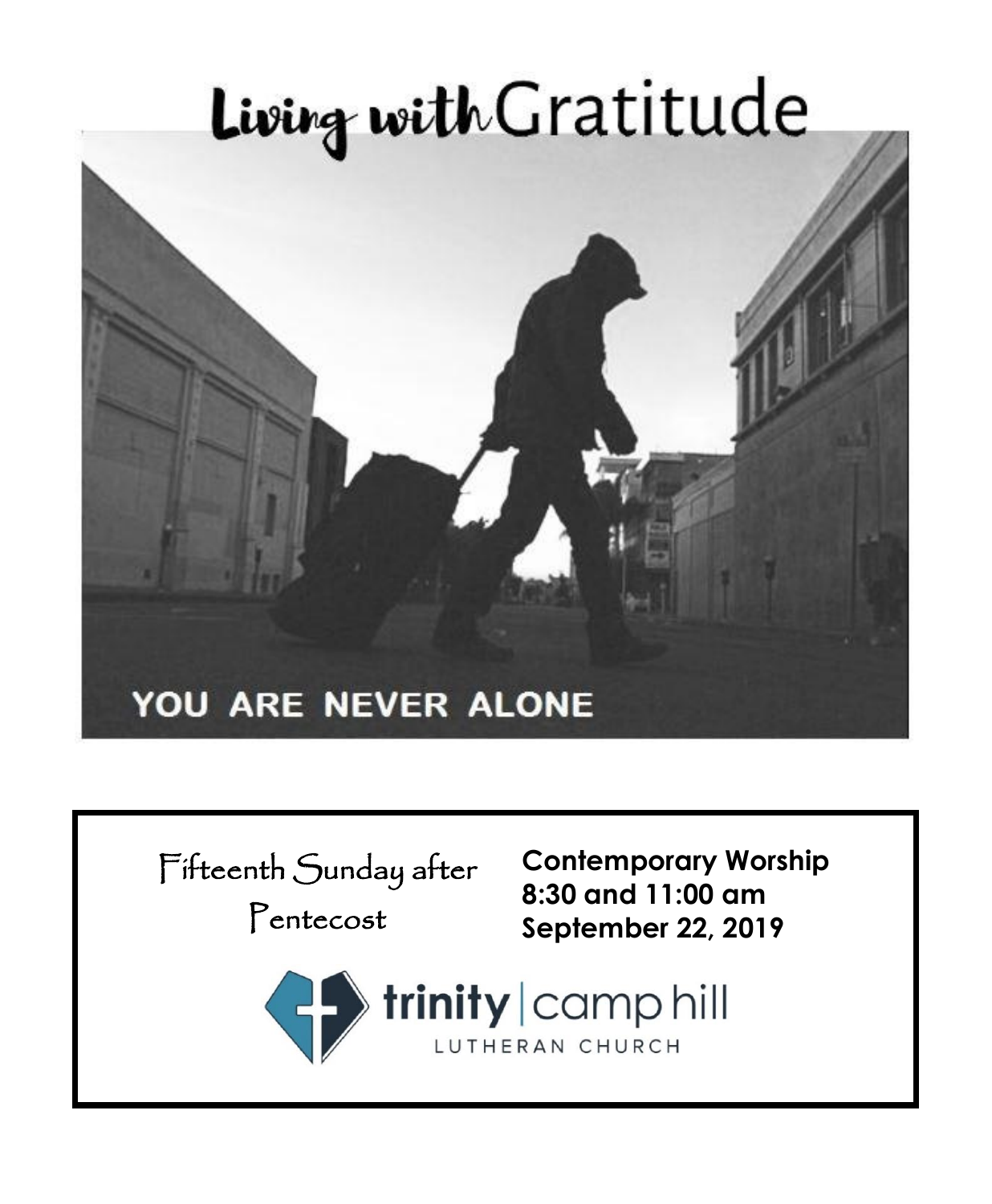

*Welcome to Trinity Lutheran Church! Please sign the red Worship Witness booklet to record your attendance with us this day. Then pass the booklet to the worshipers beside you in your row. If you are a guest, name tags are available for you to wear---we would be delighted to greet you by name. Hearing assistance devices are available at the Gathering Space desk.*

#### **about today's service**

As we are invited today to consider what it means to be managers (rather than owners) of all that we have, it is crucial to recall that we are bought with a price. "Christ Jesus, himself human, . . . gave himself a ransom for all." Apart from the generosity of God we have nothing—we are nothing. By God's gracious favor we have everything we need.

**P: Pastor L: Lector C: Congregation**

# + **Gathering** +

*We gather together to praise God and receive God's love.*

#### **Song: "Draw Me Closer"**

#### *Verse 1*

Draw me closer Lord. Draw me closer, dear Lord,

So that I might touch You, so that I might touch You, Lord, I want to touch You.

#### *Chorus*

Your glory and Your love. Your glory and Your love.

Your glory and Your love, and Your majesty.

#### *Verse 2*

Touch my eyes Lord. Touch my eyes, dear Lord,

So that I might see You, so that I might see You, Lord, I want to see You.

#### *Chorus*

Devane, Stuart / Gore, Glenn© 1987 Mercy Publishing (Admin. by Music Services) CCLI License No. 1283514.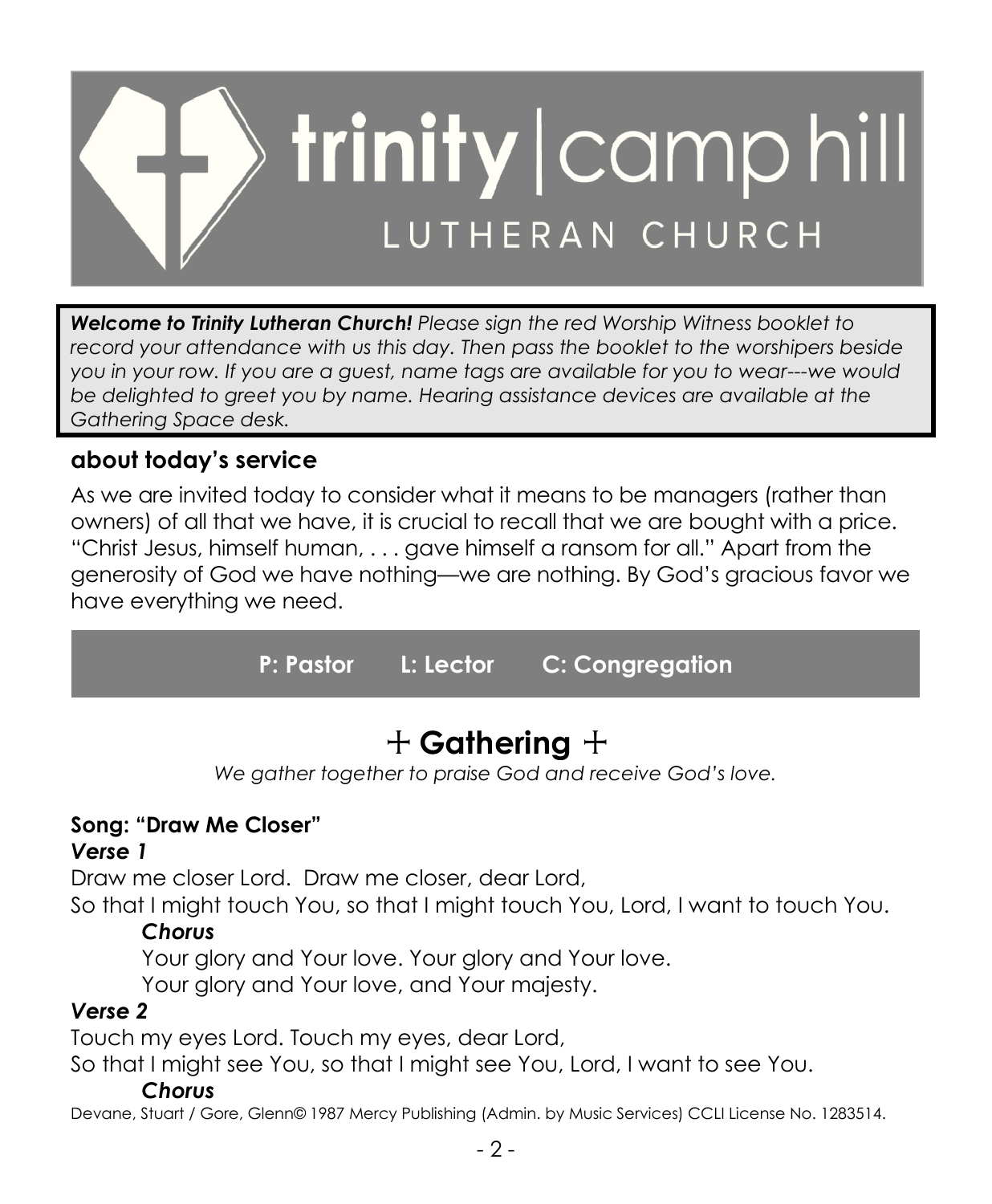#### **Song: "Lord I Need You"** *Verse 1*

Lord I come, I confess Bowing here, I find my rest. Without You, I fall apart, You're the One that guides my heart.

#### *Chorus*

Lord I need You, oh, I need You. Every hour I need You. My one defense, my righteousness, Oh God how I need You.

#### *Verse 2*

Where sin runs deep, Your grace is more. Where grace is found, is where You are. Where You are, Lord I am free. Holiness is Christ in me.

#### *Chorus*

#### *Bridge*

So teach my song to rise to You When temptation comes my way. When I cannot stand I'll fall on You: Jesus You're my hope and stay.

#### *Chorus*

#### *Tag*

You're my one defense, my righteousness, Oh God how I need You. My one defense, my righteousness, Oh God how I need You. Jesse Reeves, Kristian Stanfill, Matt Maher, Christy Nockels 2010 worshiptogether.com Songs, sixsteps Music, Thankyou Music, Valley of Songs Music, Sweater Weather (Admin by Capitol CMG Publishing) CCLI License No. 1283514.

Welcome

(Stand)

#### **Song: "Here I Am to Worship"** *Verse 1 (2X)*

Light of the world, You stepped down into darkness, Opened my eyes, let me see. Beauty that made this heart adore You, Hope of a life spent with You.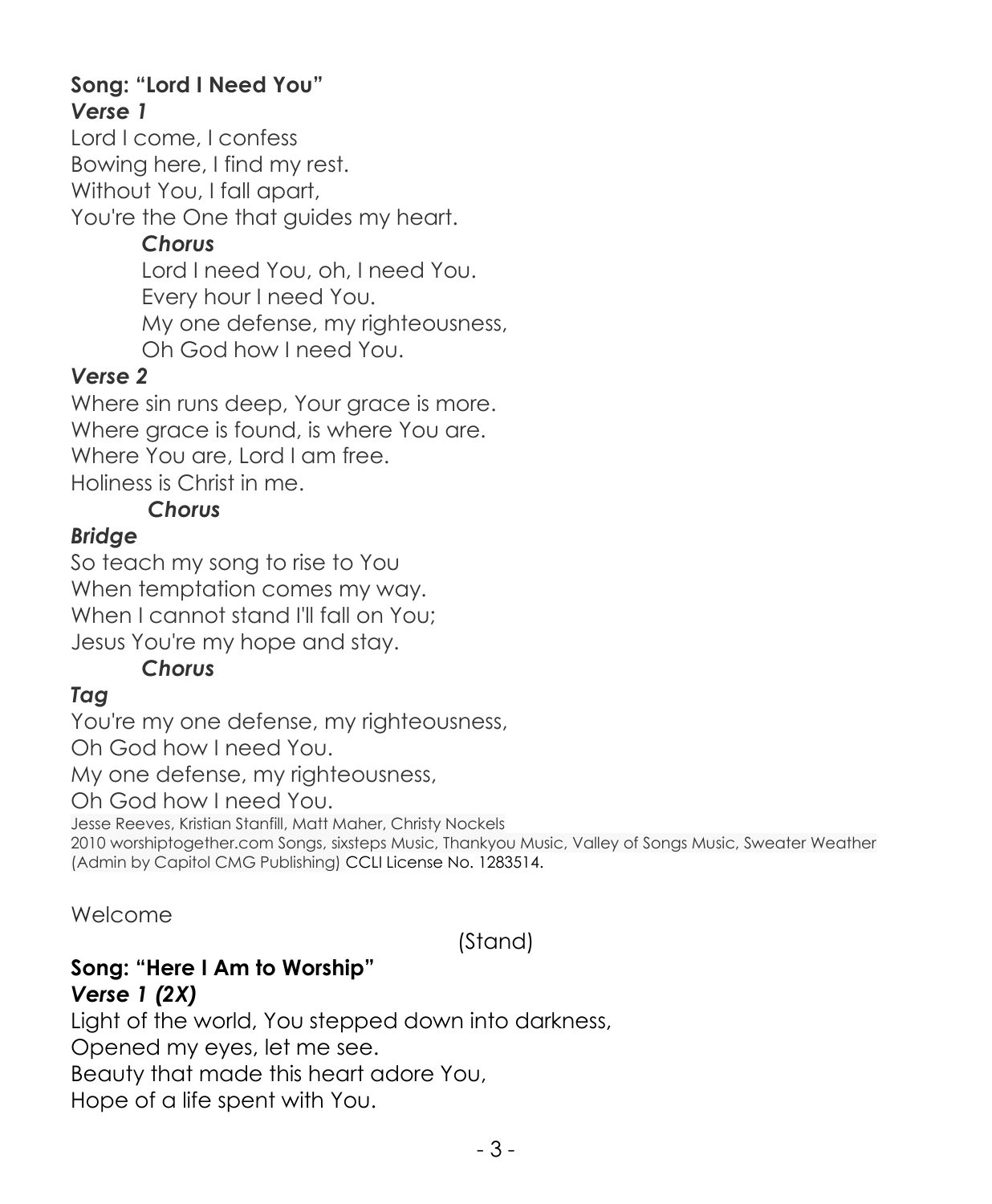#### *Chorus*

Here I am to worship,

Here I am to bow down,

Here I am to say that You're my God.

You're altogether lovely,

Altogether worthy,

Altogether wonderful to me.

### *Verse 2*

King of all days, oh so highly exalted,

Glorious in heaven above.

Humbly You came to the earth You created,

All for love's sake became poor.

## *Chorus*

### *Bridge (2X)*

And I'll never know how much it cost To see my sin upon that cross.

#### *Chorus (3X)*

*Tag:* Light of the world, You stepped down into darkness, opened my eyes, let me see.

By Tim Hughes © 2000 Thankyou Music. CCLI Song #1283514.

Confession and Forgiveness

- P: Blessed be the holy Trinity,  $\pm$  one God, the strength of our ancestors, the host of this meal, the builder of the city that is to come.
- **C: Amen.**
- P: If we have died with Christ, we will also live with Christ. Let us confess our sin to the one who is faithful.

*Silence is kept for reflection.*

- P: God our helper,
- **C: we confess the many ways we have failed to live as your disciples. We have not finished what we began. We have feasted with friends but ignored strangers. We have been captivated by our possessions. Lift our burdens, gracious God. Refresh our hearts and forgive our sin. Raise us to the new life you have chosen for us in Jesus Christ, our Savior and Lord. Amen.**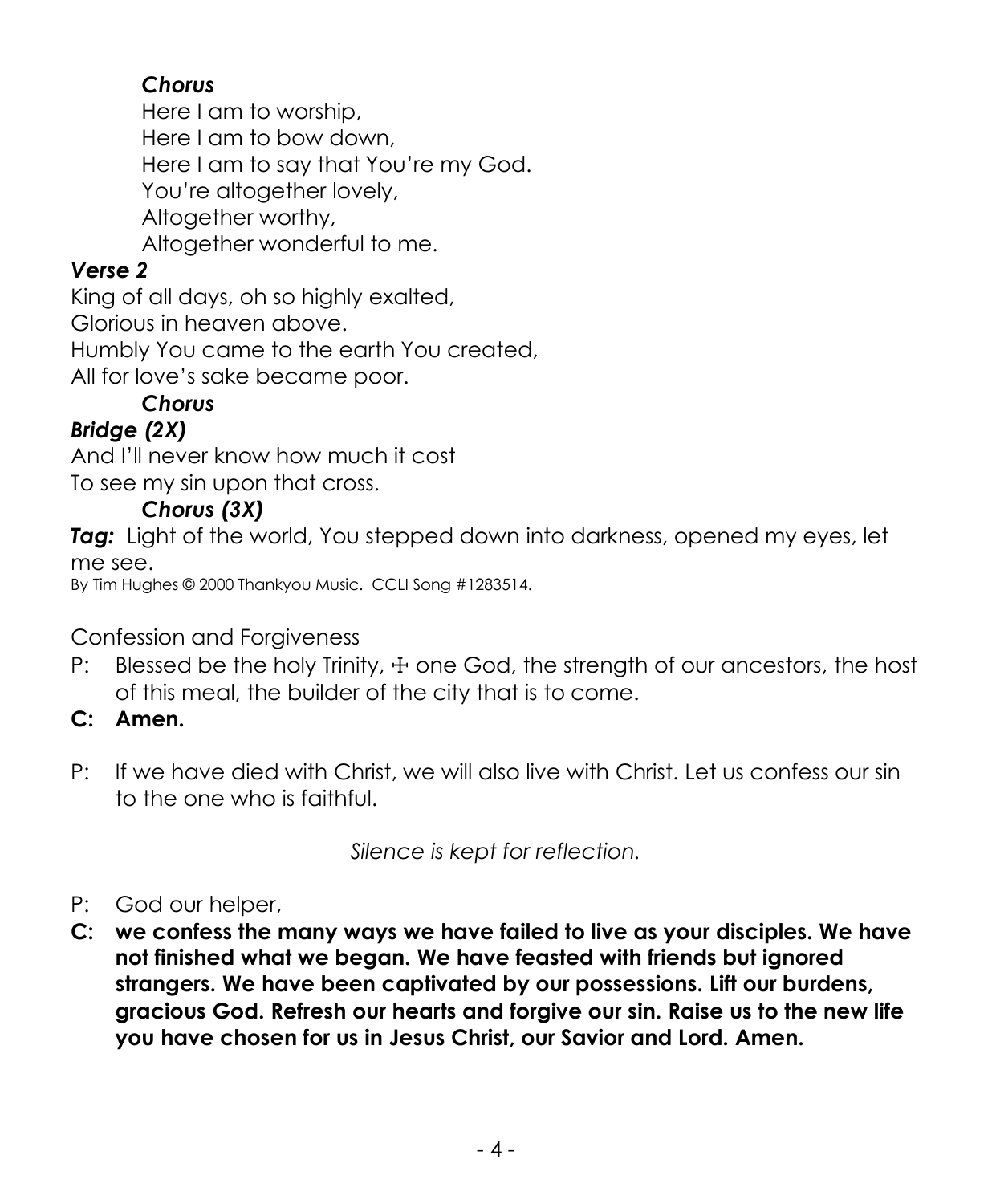- P: There is rejoicing in heaven when sinners repent. Put your trust in these promises: God will never leave you or forsake you. You who were lost have been found. For the sake of  $\pm$  Jesus Christ, your sins are forgiven. Rejoice with the angels at this good news.
- **C: Amen.**

Greeting

- P: The grace of our Lord Jesus Christ, the love of God, and the communion of the Holy Spirit be with you all.
- **C: And also with you.**

Prayer of the Day

P: Let us pray. God among us, we gather in the name of your Son to learn love for one another. Keep our feet from evil paths. Turn our minds to your wisdom and our hearts to the grace revealed in your Son, Jesus Christ, our Savior and Lord.

**C: Amen.**

(Sit)

# $+$  Word  $+$

*We listen to the story of God's mighty acts for the sake of God's people.*

Reading: 1 Timothy 2:1-7

*The Pastoral Epistles offer insight into how early Christians understood many practical matters, such as church administration and worship. The church's focused prayer for others is an expression of the single-minded passion God has toward us in Jesus.*

<sup>1</sup>First of all, then, I urge that supplications, prayers, intercessions, and thanksgivings be made for everyone, <sup>2</sup> for kings and all who are in high positions, so that we may lead a quiet and peaceable life in all godliness and dignity. <sup>3</sup>This is right and is acceptable in the sight of God our Savior, <sup>4</sup>who desires everyone to be saved and to come to the knowledge of the truth. <sup>5</sup>For there is one God; there is also one mediator between God and humankind, Christ Jesus, himself human, <sup>6</sup>who gave himself a ransom for all —this was attested at the right time.7For this I was appointed a herald and an apostle (I am telling the truth, I am not lying), a teacher of the Gentiles in faith and truth.

- L: The word of the Lord.
- **C: Thanks be to God.**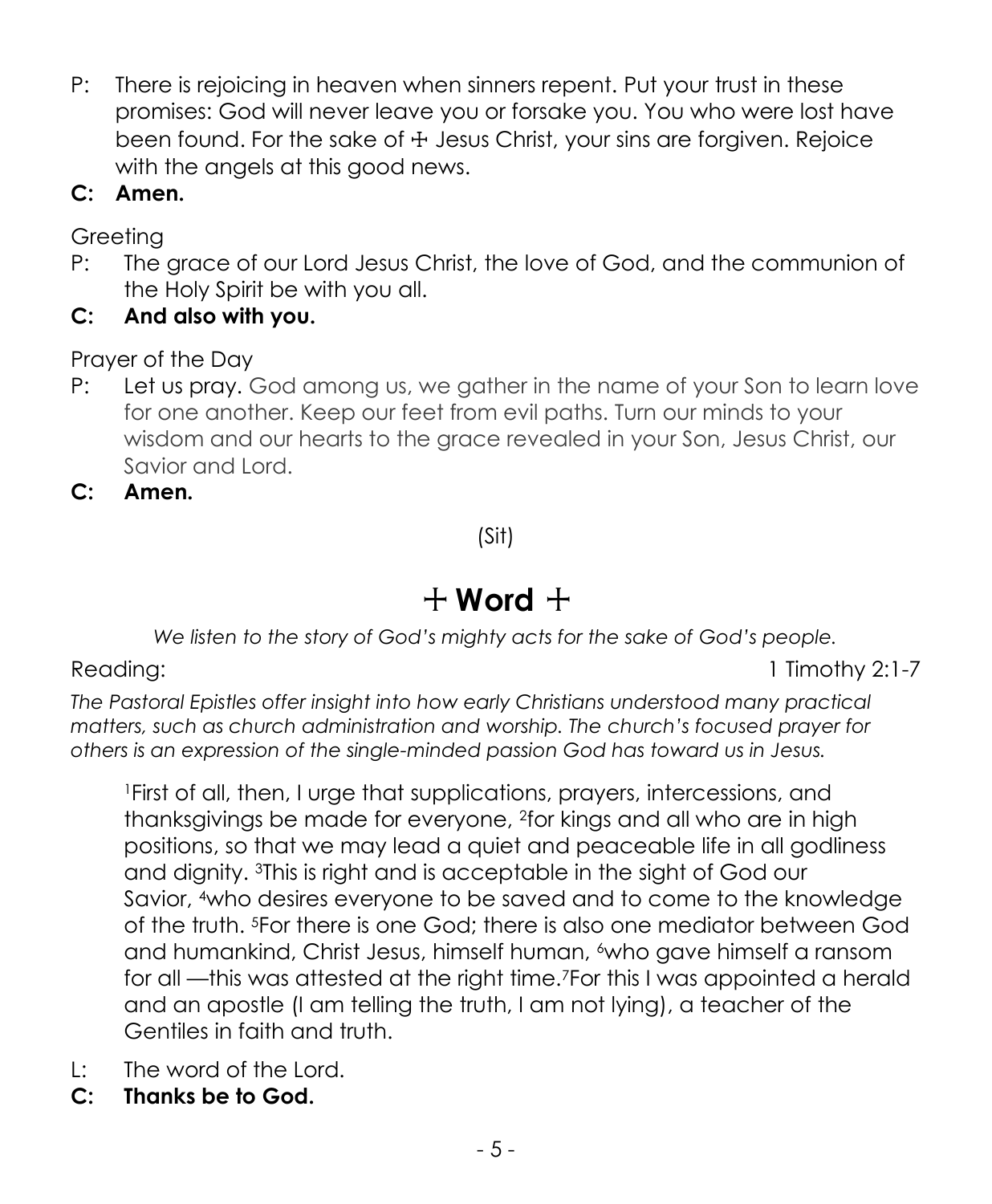Grant, Amy / Smith, Michael W© 1984 Meadowgreen Music (ASCAP) (a div. of EMI Christian Music Publishing) / Bug And Bear Music (ASCAP) Exc. Admin. by LCS Music Group, Inc. (6301 N. O'Conner Blvd., Irving, TX 75039)

#### Gospel Reading Luke 16:1-13

CCLI License #1283514

Jesus tells the curious story of a dishonest man who cheats his employer and then is *commended by him for having acted so shrewdly. Jesus wonders why his own followers are less creative and diligent in their stewardship given that they are managers of a far more valuable household.*

<sup>1</sup>Then Jesus said to the disciples, "There was a rich man who had a manager, and charges were brought to him that this man was squandering his property. <sup>2</sup>So he summoned him and said to him, 'What is this that I hear about you? Give me an accounting of your management, because you cannot be my manager any longer.' <sup>3</sup>Then the manager said to himself, 'What will I do, now that my master is taking the position away from me? I am not strong enough to dig, and I am ashamed to beg. <sup>4</sup> I have decided what to do so that, when I am dismissed as manager, people may welcome me into their homes.' <sup>5</sup>So, summoning his master's debtors one by one, he asked the first, 'How much do you owe my master?' <sup>6</sup>He answered, 'A hundred jugs of olive oil.' He said to him, 'Take your bill, sit down quickly, and make it fifty.' <sup>7</sup>Then he asked another, 'And how much do you owe?' He replied, 'A hundred containers of wheat.' He said to him, 'Take your bill and make it eighty.' <sup>8</sup>And his master commended the dishonest manager because he had acted shrewdly; for the children of this age are more shrewd in dealing with their own generation than are the children of light. <sup>9</sup>And I tell you, make friends for yourselves by means of dishonest wealth so that when it is gone, they may welcome you into the eternal homes. <sup>10</sup>"Whoever is faithful in a very little is faithful also in much; and whoever is dishonest in a very little is dishonest also in much. <sup>11</sup>If then you have not been faithful with the dishonest wealth, who will entrust to you the true riches? <sup>12</sup>And if you have not been faithful with what belongs to another, who will give you what is your own? <sup>13</sup>No slave can serve two masters; for a slave will either hate the one and love the other, or be

Thy word is a lamp unto my feet and a light unto my path. Thy word is a lamp unto my feet and a light unto my path.

*Chorus*

Gospel Acclamation: **"Thy Word"**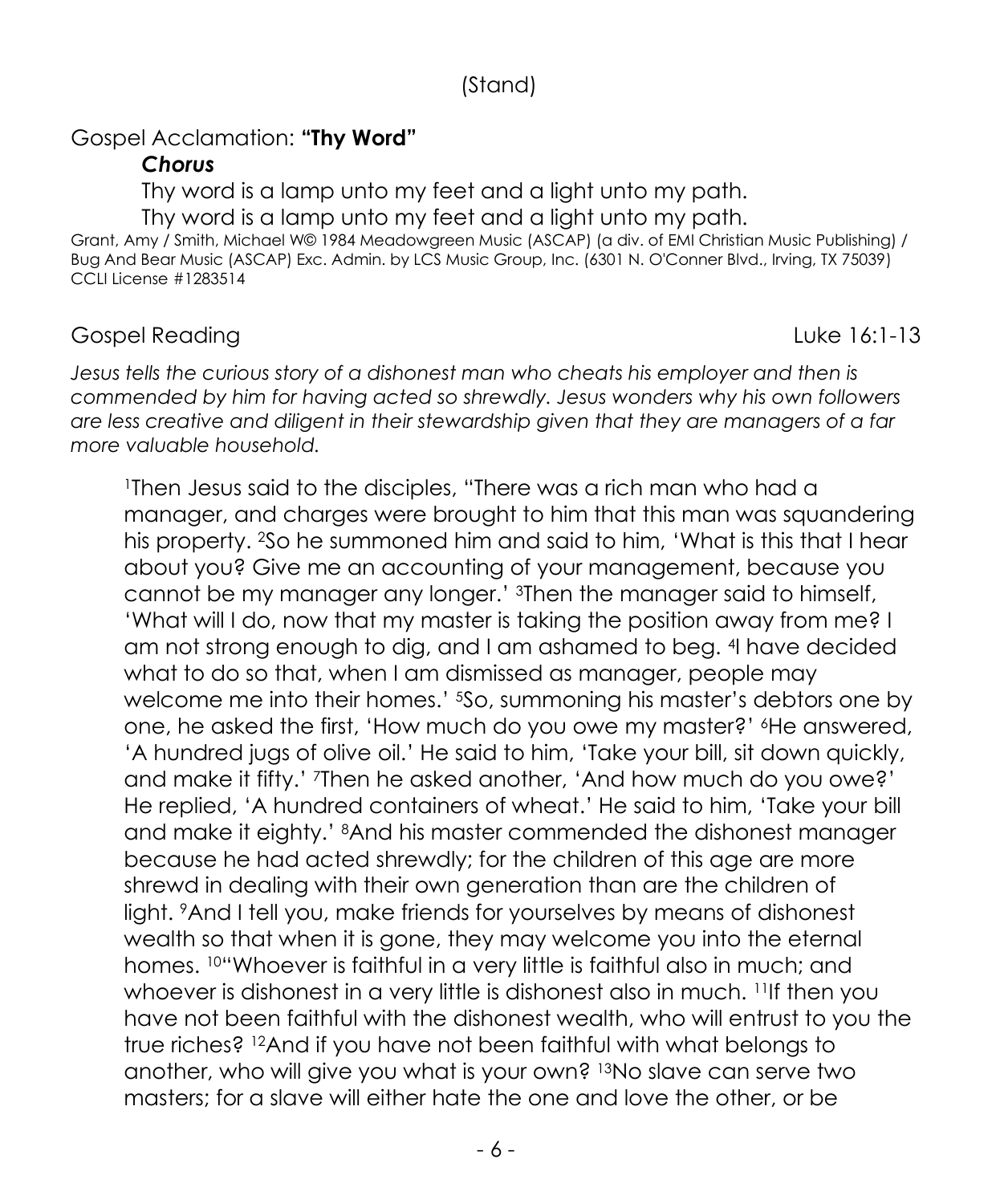devoted to the one and despise the other. You cannot serve God and wealth."

- P: The gospel of the Lord.
- **C: Praise to you, O Christ.**

(Sit)

Sermon: "Living with Gratitude: You Are Never Alone" Pastor Liz Frey

Children's Message Pastor John Brock (Pastor John Brock)

(Stand)

#### **Song "Take My Life"** *Verse 1:*

Take my life and let it be Consecrated, Lord, to Thee. Take my moments and my days, Let them flow in ceaseless praise. Take my hands and let them move At the impulse of Thy love. Take my feet and let them be Swift and beautiful for Thee.

#### *Verse 2:*

Take my voice and let me sing Always only for my King. Take my lips and let them be Filled with messages from Thee. Take my silver and my gold, Not a mite would I withhold. Take my intellect and use Ev'ry power as You choose.

#### *Chorus:*

Here am I, all of me. Take my life, it's all for Thee.

#### *Verse 3:*

Take my will and make it Thine, It shall be no longer mine. Take my heart it is Thine own, It shall be Thy royal throne.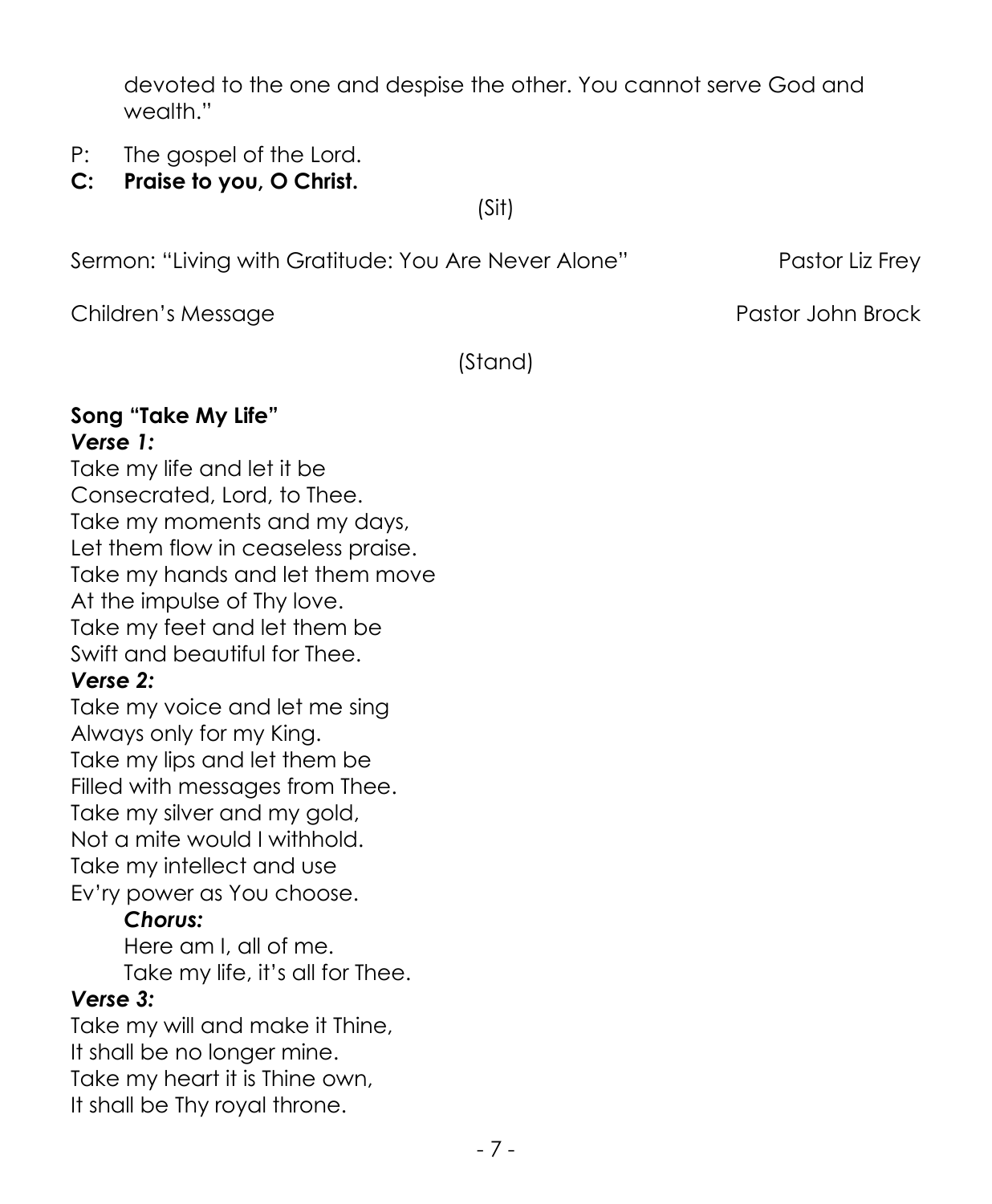Take my love, my Lord, I pour At Your feet its treasure store. Take myself and I will be Ever, only, all for Thee. By Frances Havergal, Chris Tomlin & Louie Giglio. © 2003 worshiptogether.com Song/sixsteps music. CCLI License #1283514

Apostles' Creed

**I believe in God, the Father almighty, creator of heaven and earth.**

**I believe in Jesus Christ, God's only Son, our Lord, who was conceived by the Holy Spirit, born of the virgin Mary, suffered under Pontius Pilate, was crucified, died, and was buried; he descended to the dead. On the third day he rose again; he ascended into heaven, he is seated at the right hand of the Father, and he will come to judge the living and the dead.**

**I believe in the Holy Spirit, the holy catholic church, the communion of saints, the forgiveness of sins, the** + **resurrection of the body, and the life everlasting. Amen.**

Prayers of Intercession *Following each petition are the words*: "Lord, in your mercy," *Please respond with:* **"hear our prayer"**

## **Meal** +

*When we celebrate communion we remember that Jesus died for us and we experience God's love and forgiveness. As we eat the bread and wine Christ is present with us.*

Sharing of the Peace

- P: The peace of the Lord be with you always.
- **C: And also with you.**

**Announcements** 

(Sit)

Offering:

Optional giving methods: Use the Give+ app on your mobile device • Use the Giving Station in the Gathering Space • Text an amount to 717-963-2281 (be sure to use a "\$") • Use the "DONATE" button on our website and e-blasts.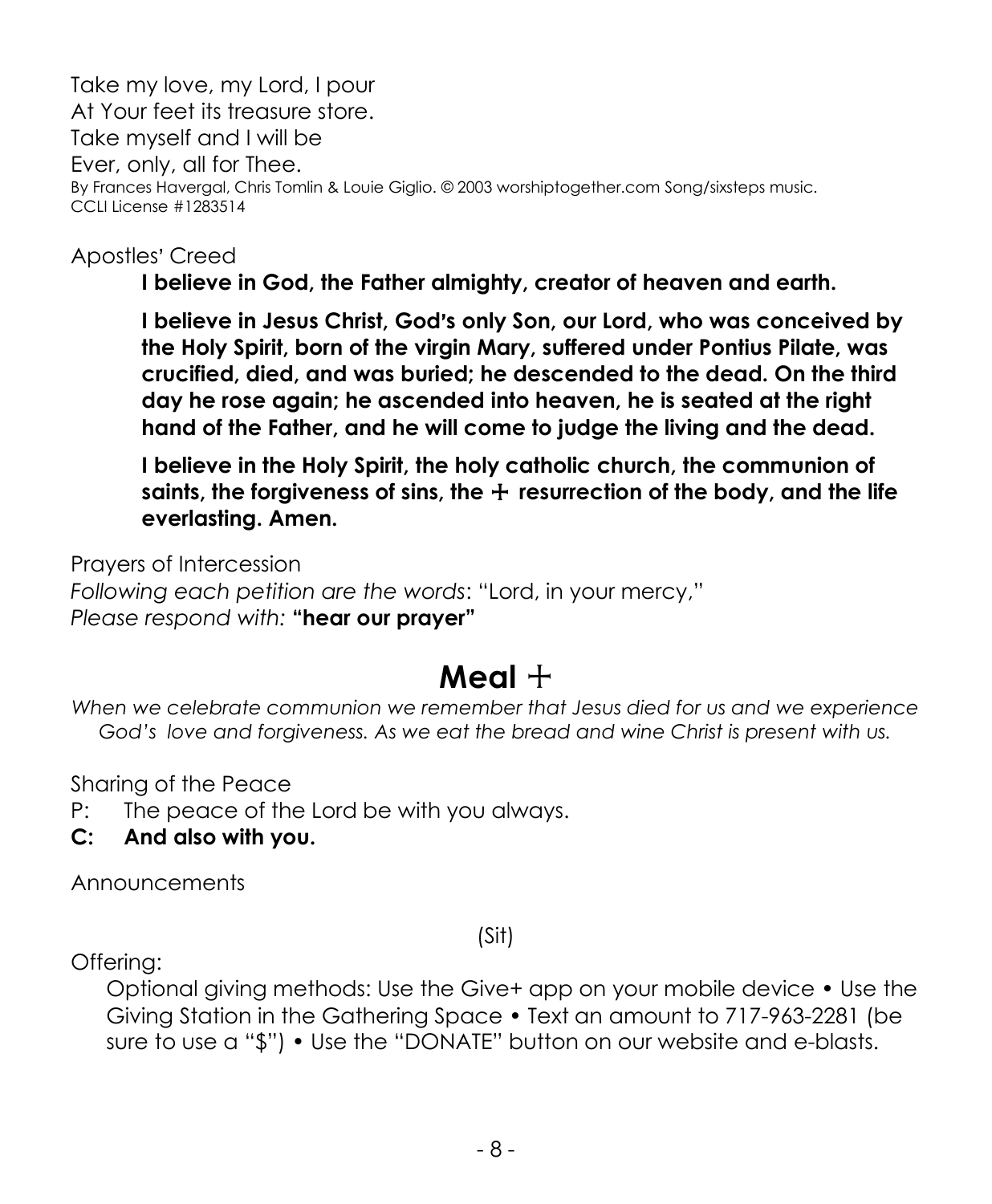#### **Song: "Jesus Messiah"** *Verse 1*

He became sin Who knew no sin that we might become His righteousness. He humbled Himself and carried the cross. Love so amazing, love so amazing.

#### *Chorus*

Jesus Messiah, Name above all names Blessed Redeemer, Emmanuel. The rescue for sinners, the ransom from heaven, Jesus Messiah, Lord of all.

#### *Verse 2*

His body the bread, His blood the wine, broken and poured out all for love. The whole earth trembled and the veil was torn. Love so amazing, love so amazing yeah.

#### *Chorus*

#### *Bridge*

All our hope is in You, all our hope is in You, All the glory to You, God, the Light of the world.

#### *Chorus*

**Tag:** Jesus Messiah, Lord of all, the Lord of all, the Lord of all.

By Chris Tomlin, Daniel Carson, Ed Cash & Jesse Reeves © 2008 Vamos Publ. worshiptogether.com songs, sixsteps Music ccli# 1283514.

#### **Song: "Give Thanks"**

#### *Chorus (2x)*

Give thanks with a grateful heart, give thanks to the Holy one; Give thanks because He's given Jesus Christ, his Son.

#### *Verse (2x)*

And now, let the weak say I am strong;

Let the poor say I am rich,

Because of what the Lord has done for us.

#### **Ending**

Give thanks, give thanks. Words by H. Smith 1978 Integrity's Hosanna! Music, UBP CCLI License #1283514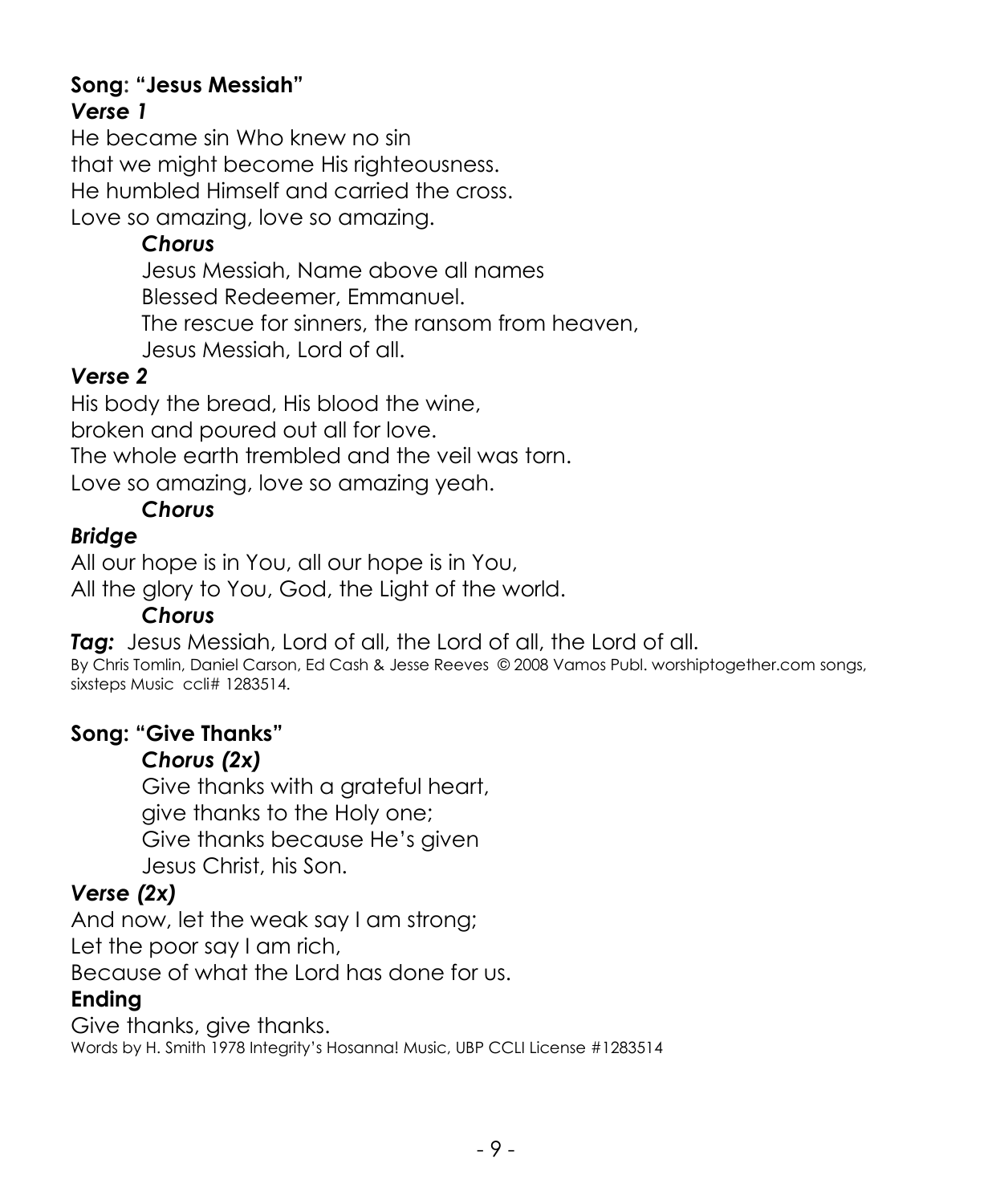#### (Stand)

Offering Prayer

- P: Let us pray. God our provider,
- **C: we bring nothing into this world and we can take nothing out of it. Accept the gifts you have first given us, which we bring to your table, and with them the offering of our lives. Nourish us now with the life that really is life, revealed to us in Jesus Christ, our Savior and Lord.**

Great Thanksgiving

- P: Christ is here.
- **C: The Spirit is with us.**
- P: With joy, we lift up our hearts.
- **C: And give thanks to the Lord of Life.**

Eucharistic Prayer

- P: God our savior, you desire everyone to be saved and to come to the knowledge of the truth…
- P: Great is the mystery of faith.
- **C: Christ has died; Christ is risen; Christ will come again.**
- P: God of compassion, bring hope to any whose joy is gone, who find grief is upon them, whose heart is sick… Bring your whole creation to the day when your saints enjoy the glory of your kingdom, and you are all in all, one God, Father, Son, and Holy Spirit
- **C: Amen.**

Lord's Prayer

**Our Father in heaven, hallowed be your name, your kingdom come, your will be done, on earth as in heaven. Give us today our daily bread. Forgive us our sins as we forgive those who sin against us. Save us from the time of trial and deliver us from evil. For the kingdom, the power, and the glory are yours, now and forever. Amen.**

Invitation to Communion

- P: Jesus welcomes sinners and eats with them. Come, take your place at the feast.
- **C: Thanks be to God.**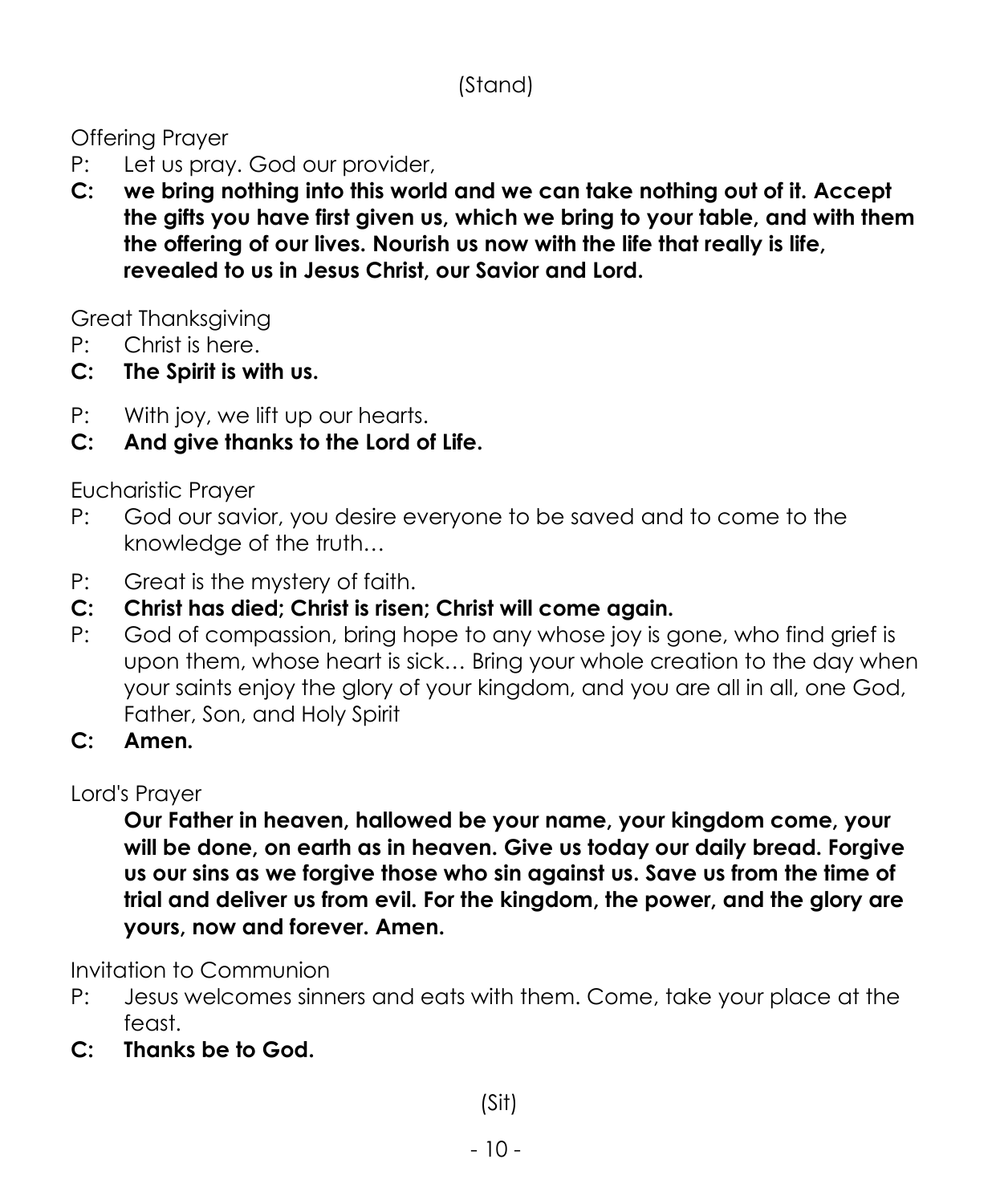#### Sharing our Lord's Supper

*All Christians are welcome to celebrate the real presence of Jesus Christ in our Lord's Supper. Please come forward by the middle aisle, receive the bread, dip it into the wine, and return by the side aisles. Communion may be received in bread only, if desired. Noncommuning children and adults are invited to come forward for a blessing. As a gesture of hospitality we use dealcoholized wine (less than .5% alcohol). In addition, we offer glutenfree wafers available upon request--please ask the pastor at the time of communion.*

(Stand)

Post Communion Blessing

- P: The body and blood of our Lord Jesus Christ strengthen you and keep you in his grace.
- **C: Amen.**
- P: Let us pray. God of blessing, at this table we have seen you face to face, and in the gift of Christ's body and blood, our hearts have been refreshed. Send us now to shine with your goodness and bear witness to the one we have received: Jesus Christ, our Savior and Lord.
- **C: Amen.**

# + **Sending** +

*We have heard the Word of God, offered our gifts, and been fed at the table. Now we are sent out, strengthened by the Holy Spirit to be God's people in the world.*

#### Blessing

- P: Guard the good treasure entrusted to you, with the help of the Holy Spirit living in us. Almighty God  $\pm$  bless you with grace, mercy, and peace, now and forever.
- **C: Amen.**

#### **Song: "Lord of Justice"**

#### *Chorus (2X)*

Lord of justice, Lord of life. Help us to do what you know is right. Oh, Lord of justice, Lord of life, guide us through the day and night.

#### *Verse 1*

To the stranger may we give welcome, to the hungry may we give bread. To the naked may we give clothing, to the homeless, a place to lay their head.

#### *Chorus*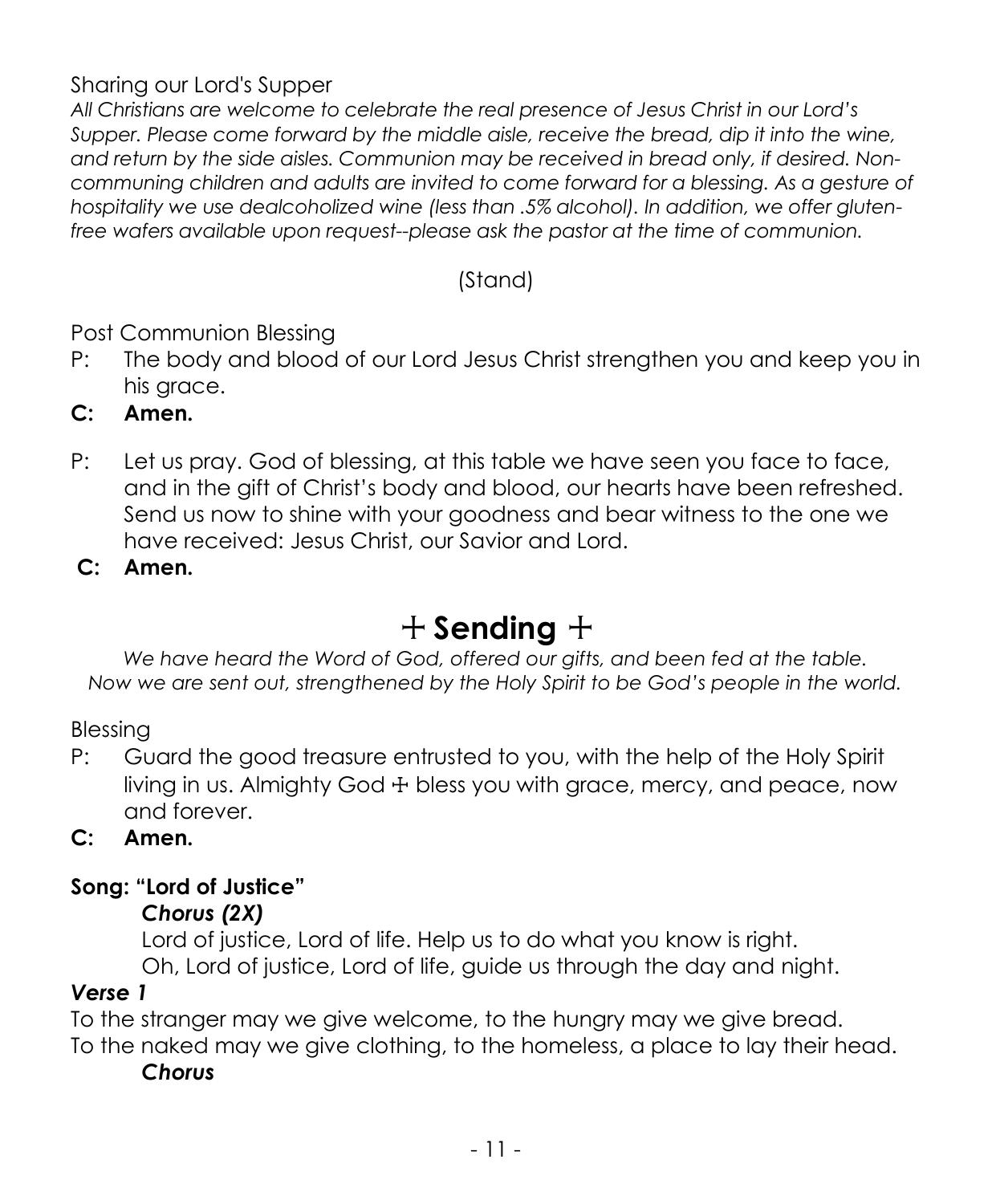#### *Verse 2*

To the wounded may we give healing, to the voiceless may we give words, To the captives may we give freedom, to the tortured, release from all the hurt.

#### *Chorus (3X)*

*Tag: Guide us through the day and night.* Words and music by L. Olson, c. Dakota Road Music, UBP CCLI#1283514.

Dismissal

- P: Go in peace. Christ is sending you.
- **C: Thanks be to God.**

Portions of the liturgy were reprinted by permission of Westminster John Knox Press from *Feasting on the Word Worship Companion*. Copyright 2013.

Portions of the service are reprinted from: *Evangelical Lutheran Worship*, Copyright © 2006 Augsburg Fortress. *Sundays & Seasons*, Copyright © 2019 Augsburg Fortress. Used by permission of Augsburg Fortress License # 23686.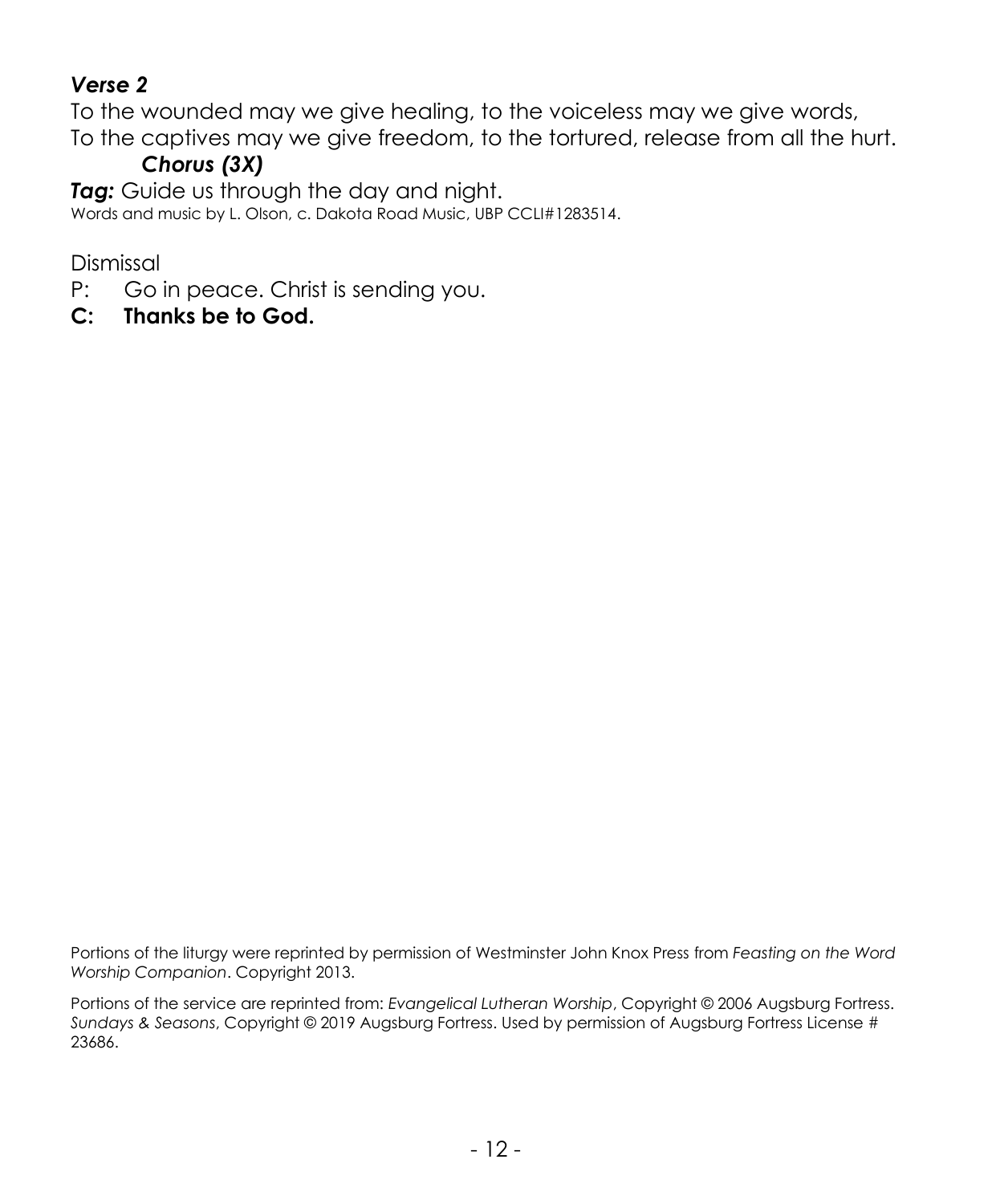Join us next week… as we continue our two-month sermon series celebrating God's goodness and our response + + +

Pastor Jack Horner "Living with Gratitude: Eyes on God" FaithX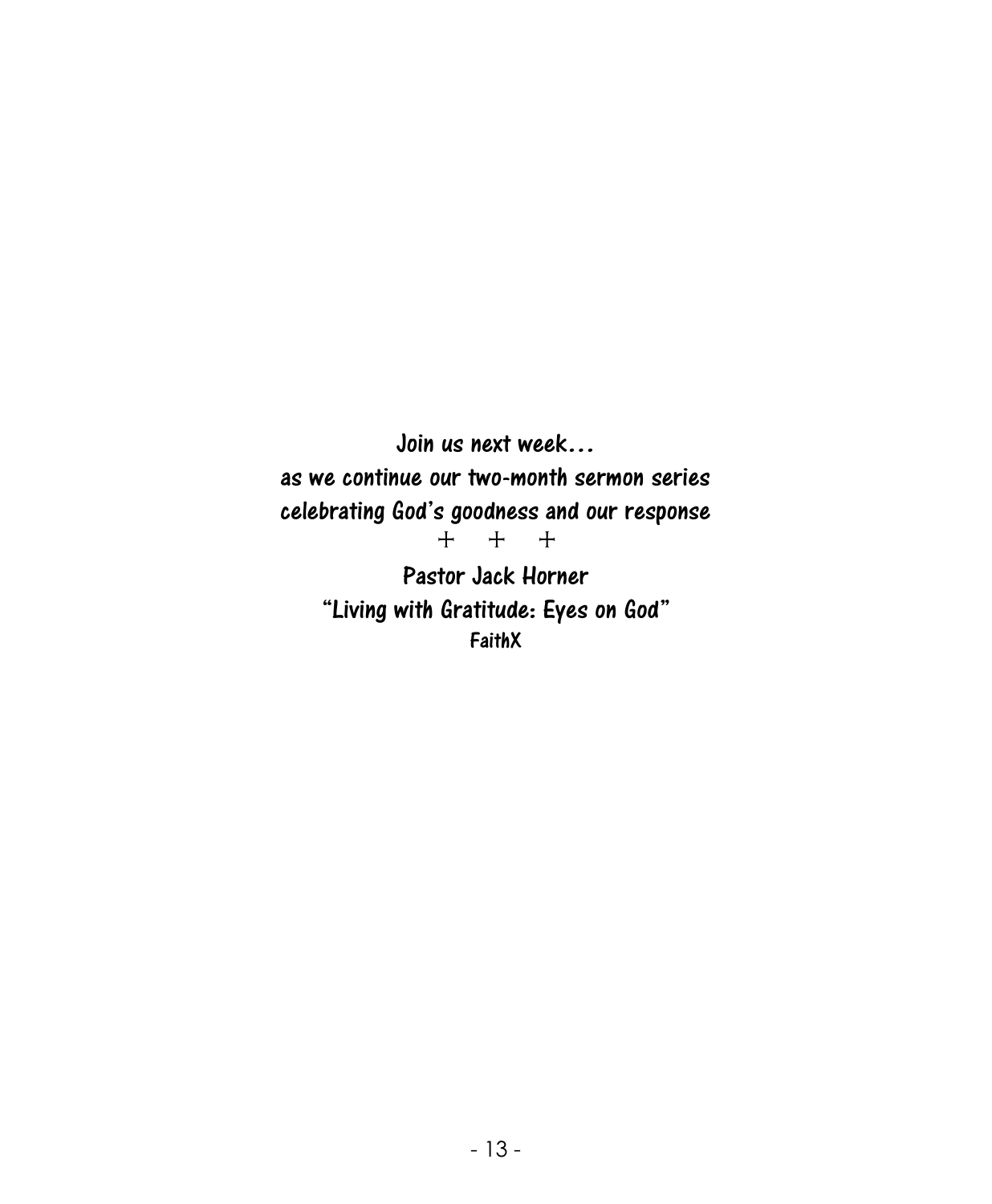

2000 chestnut street camp hill, pa 17011-5409 office: 717.737.8635 fax: 717.730.9297 trinluth@trinitycamphill.org www.trinitycamphill.org

office hours: monday-friday, 9am-4pm

gathering space receptionist hours: sunday-thursday, 6pm-9pm

### **worship notes**

**Attendance at our worship services** last week was 698. Copies of last week's sermons are available on the tables in Fellowship Hall, in the narthex, the tract rack in the Gathering Space, and on our website [www.trinitycamphill.org.](http://www.trinitycamphill.org/)

**The flowers in the Nave and Fellowship Hall**, the communion elements for all services, and the sanctuary lamp candle, the symbol of God's abiding presence, are presented to the glory of God and in loving memory of Dr. Richard C. Peters by the Peters Family; The Rev. Dr. Matthew L. Winters by his wife Elizabeth and family; Joan Conrad by the family; Larry Dromgold by his wife Joyce and son Clark; in honor of Beth Catlin's 61st birthday on September 22 by her family.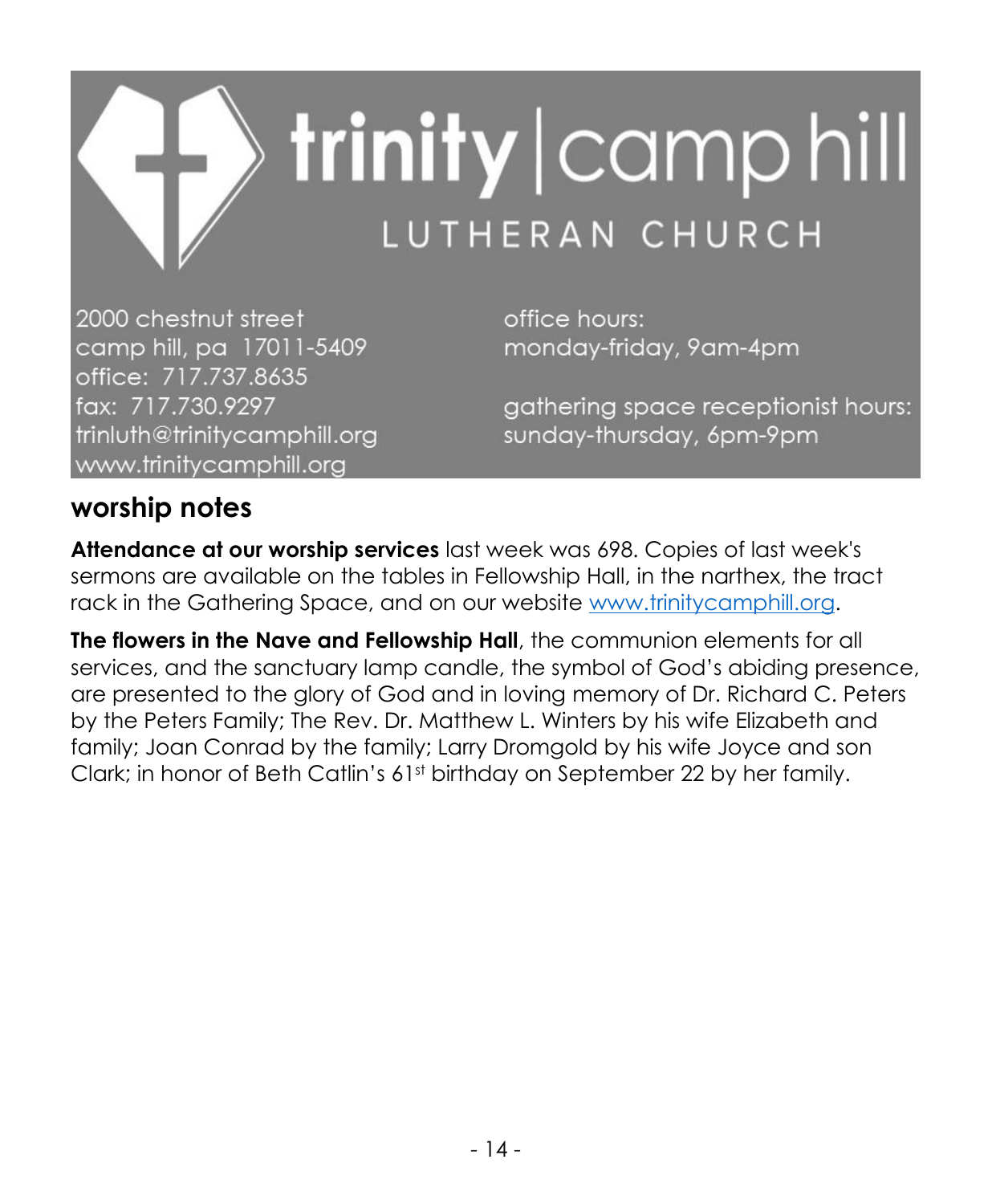# **Leaders**

**Presiding Minister:** The Rev. John H. Brock

**Preacher:** The Rev. Elizabeth E. Frey

**Lector:** (8:30) Michelle Jones; (11:00) Tom Kautz

**Greeters:** (8:30) Jon Andrews (head greeter); (11:00) Keith Huntzinger (head greeter), Darby and Chris Burnell

**Communion Assistants:** (8:30) Michelle Jones, Melvin Eichelberger, John West (11:00) Tom Kautz, Michael Good, Jack Nagle

**Ushers:** (8:30) Dan Reed, Melvin Eichelberger, Barbara Mays; (11:00) Dan and Angie Clark, Jack Nagle

**Altar Care:** (8:30) Donna Roberts; (11:00) Suzanne Fickes

**Sound Technician:** (8:30) James Roberts; (11:00) Tom Reddinger

**Video Technician:** (8:30) Barb Martin; (11:00) Max Hahn

**Slide Show Production:** Barb Martin

**Visual Announcements:** Jane Killian

**FaithX:** Kevin Appleby, Kevin Brady, Pam Hess, Shannon Jones, Devin Miller, Jesse Northridge, Tom Reddinger, Mike Schwalm, Tom Stank, Paul Walker, Debbie Wilson, Rick Wilson

**Flower Delivery:** Chad and Shannon Skrocki

**Garden of Eatin:** (GOE I) Peggy Miller, Mary Ellen Hettinger; (GOE II) John Benedick & Family

**Bulletin Artwork: Patty Marshall**